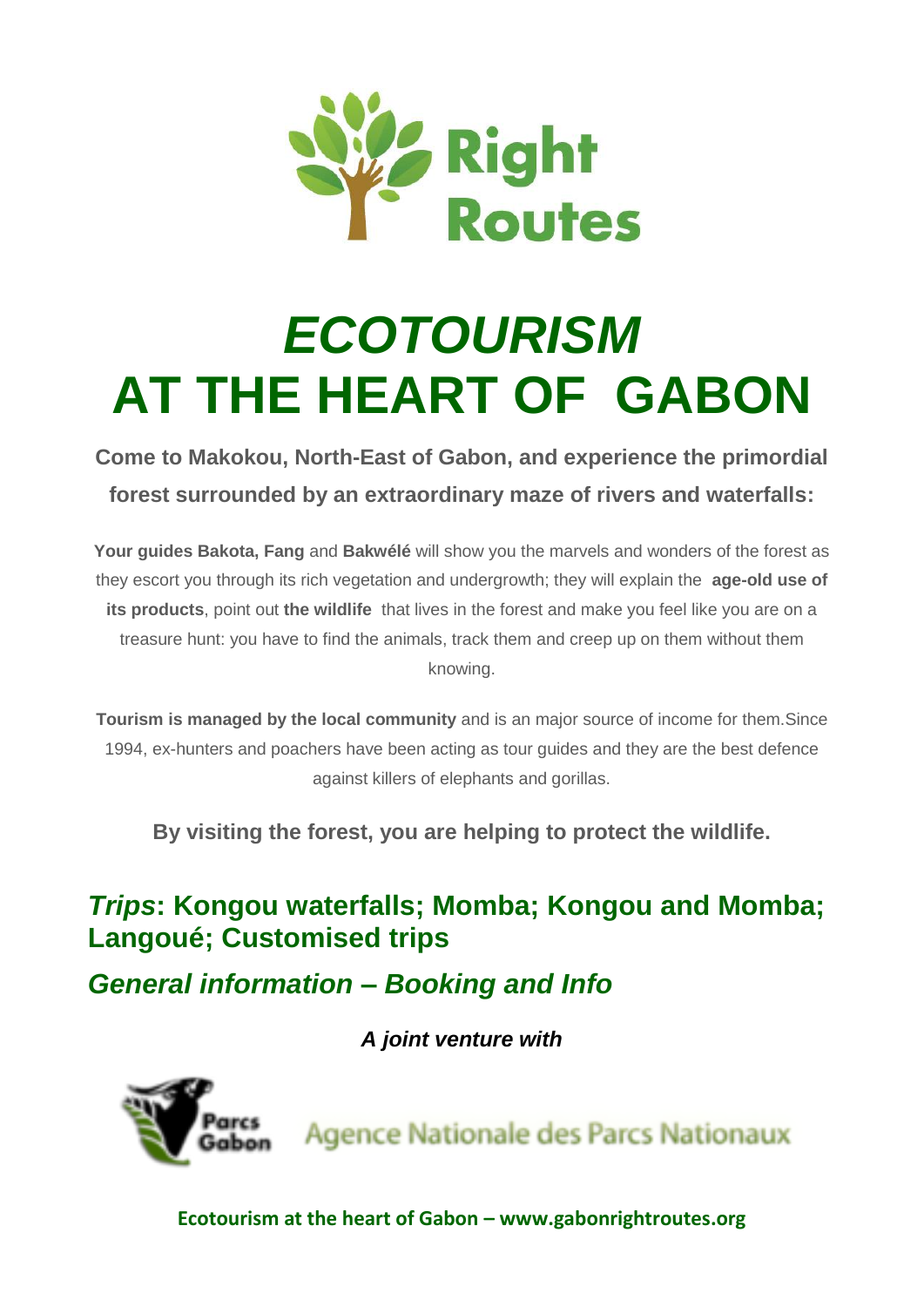# **« Kongou Waterfalls » Trip**

#### **Go down one of the last African rivers as yet un-spoilt by Man. Visit the Kongou Falls, one of the most spectacular in Africa. Spend a night in the forest. Short, easy-going walks in the forest are for whoever wants to take part**.

The Kongou Falls, on the Ivindo river in the Ivindo National Park, 45 kilometres from the village of Makokou, are among the most spectacular in the whole of Africa. They stretch for 3 kilometres and are laid out in a series of higher and lower falls. To get there, you take a dug-out canoe and travel 3-4 hours by river from Makokou.

The waters of the Ivindo descend slowly between two great walls of virgin forest: the different types of forest make the journey really breath-taking and the chance to be on one of the last African rivers un-spoilt by Man is once in a lifetime. There are many species of birds to be seen, besides the elephants in the forest, the marshbuck and the bushpig. The Kongou camp, which is behind the falls, means you will have the chance to pass the night in an un-spoilt equatorial forest.

**A visit to the falls lasts three days (two nights). A shorter stay of two days and one night is available. When the river is swollen, a day trip to the Kongue falls can be made.** 

#### **Level of difficulty**

Easy walks of about 3-4 hours are planned, plus a canoe trip. Children under 12 years of age are allowed to take part with the permission of their parents.

#### **Itinerary : 3 days - 2 nights**

**Day 1 :** morning departure from Makokou (Station de Recherche IRET or Loaloa village) to the Kongou Falls, journey time 3 to 4 hours along the river. In the afternoon, an excursion to the canyon, 2 hours on foot there and back, a visit to the falls, return to camp.

**Day 2 :** excursion to the falls « Bouilla N'a Ngondé », the biggest in the Kongou expanse. A 90 minute walk to get to a dug-out canoe at the bottom of the falls. Ivindo River crossing at the bottom of the falls, half an hour on foot to get to the *Bouila N'a Ngondé* falls.

**Day 3 :** Excursion of 4-5 hours on foot in the virgin forest. The chance for our guides to tell you about their life in the forest and meet some animals. Return to Makokou in the afternoon.

#### **Equipment**

- Medical and Travel Insurance are required for the trip
- strong (soles) walking boots, a supply of socks (especially in the rainy season as they get wet easily)

- light-weight long trousers (easy to dry), long-sleeved shirts; avoid brightly coloured clothes (green, grey, beige and brown are best)

- swimming costume

- poncho or lightweight rain-jacket (especially in the rainy season, but also in the short dry season)

- small capacity backpack (30-40 litre)

- sun cream

- insect repellent
- torch

- anti-malaria pills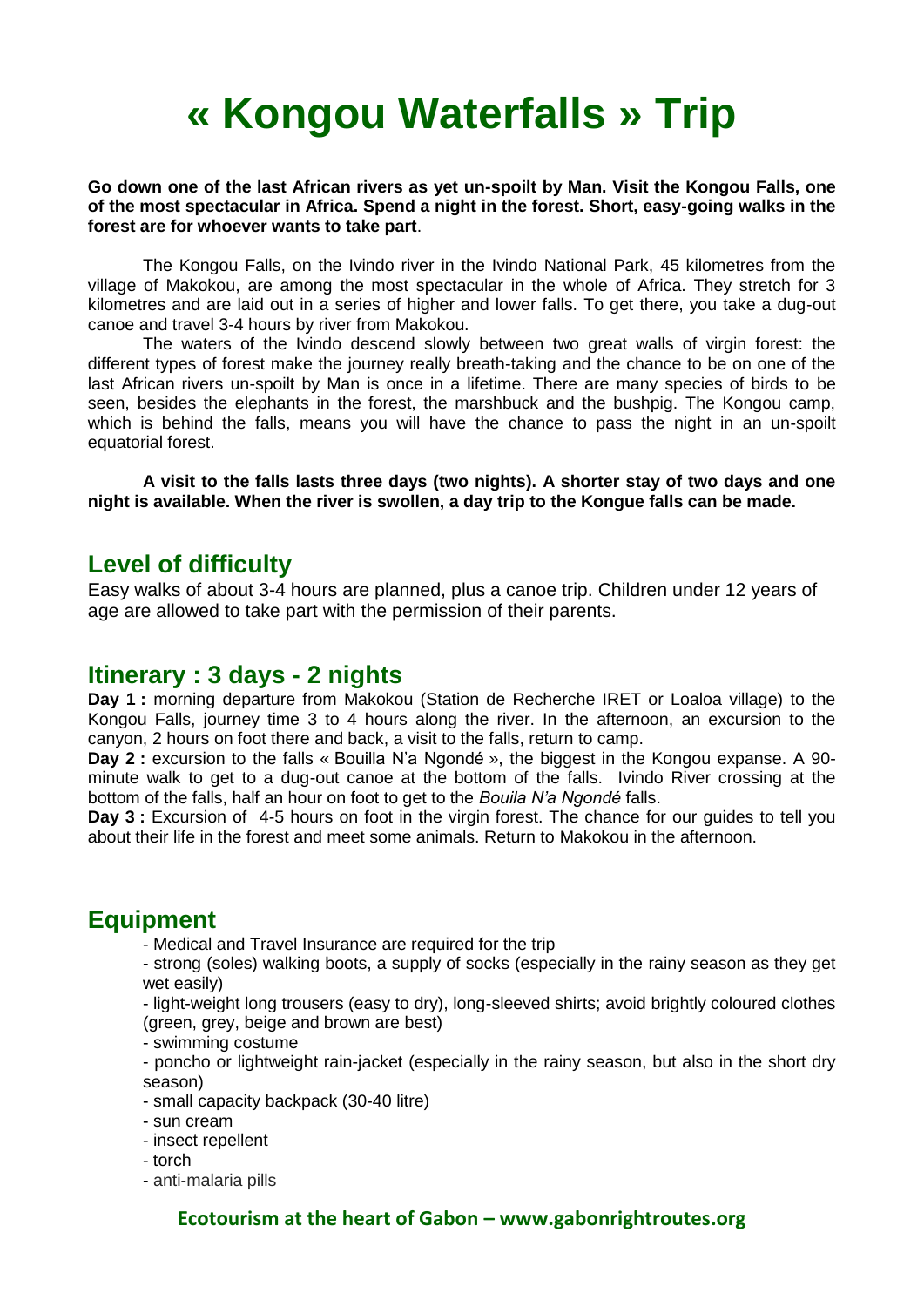## **Prices**

| Number of people * | <b>Number of days/nights</b> | <b>Price/person</b>      |
|--------------------|------------------------------|--------------------------|
| 1 person           | 2 days /1 night              | 240.000 Fcfa             |
| 1 person           | 3 days /2 nights             | 320.000 Fcfa             |
| 1 person           | 1 day/0 nights               | 150.000 Fcfa             |
| 2 people           | 2 days /1 night              | 160.000 Fcfa             |
| 2 people           | 3 days /2 nights             | 220.000 Fcfa             |
| 2 people           | 1 day/0 nights               | 100.000 Fcfa             |
| 3 people or more*  | 2 days /1 night              | 140.000 Fcfa             |
| 3 people or more*  | 3 days /2 nights             | 180.000 Fcfa             |
| 3 people or more*  | 1 day/0 nights               | 75.000 Fcfa              |
|                    | Additional nights            | 50.000 Fcfa/person/night |

\* Group of 6 people maximum. For more than 6 people, bookings must be arranged separately.

**The prices do not include extras (beverages and drinks other than water), the overnight stays and meals in Makokou. Travellers should allow at least 25.000 Fcfa/person per night for overnight stays and meals in Makokou. The admission charges for the National Park are not included: 5.000 Fcfa/person/day.**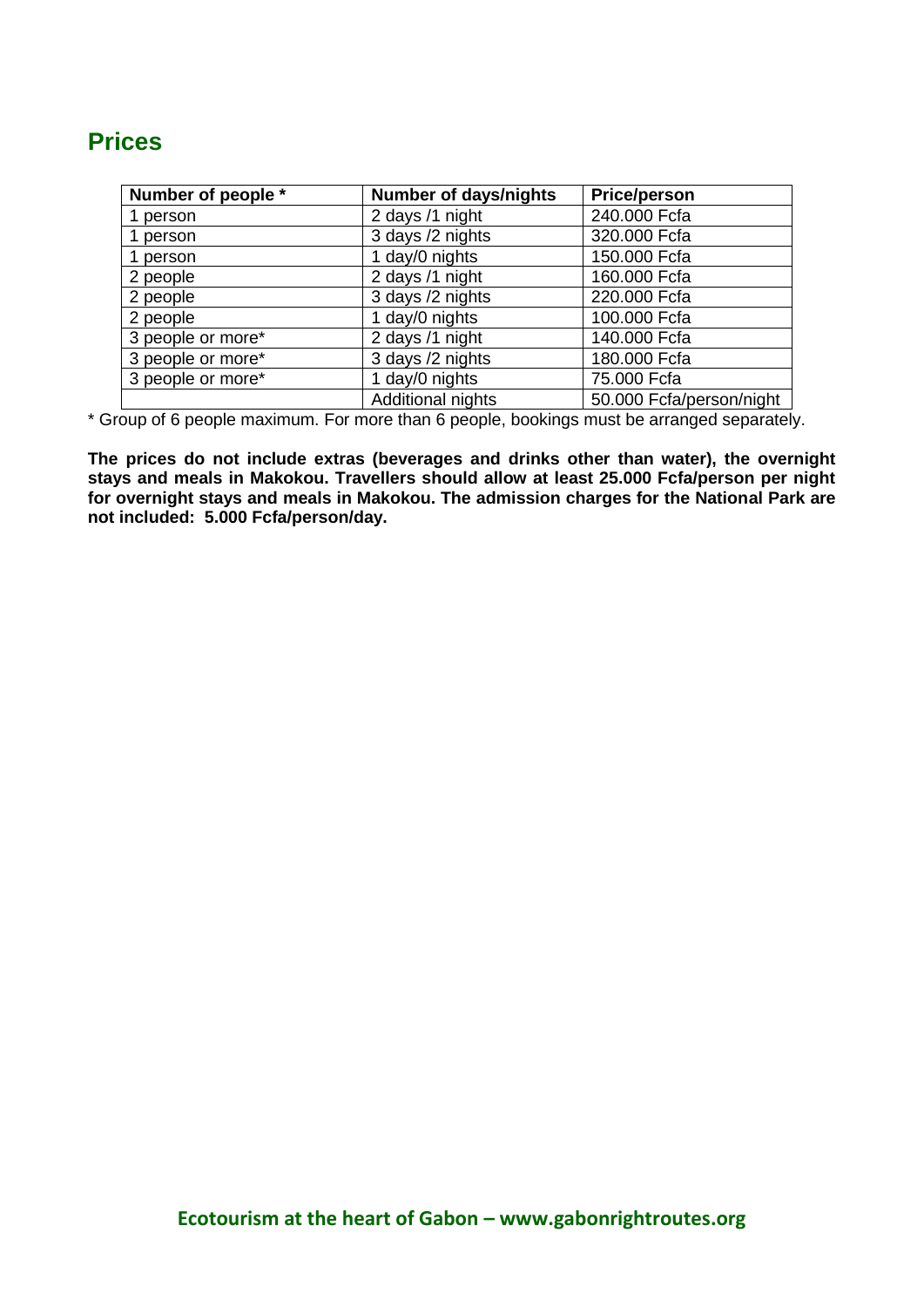# **« Momba » Trip**

#### **Experience the thrill of exploring one of the most remote areas of Africa in a dug-out canoe and on foot, with neither a road nor a village in sight. On the trail of forest elephants.**

The baï di Momba is a swampy expanse of terrain in the middle of the forest that lies outside the Ivindo National Park. It is crossed by one of the branches of the river Mouniandjé, more or less in the area close to the village of Melondo on the Makokou-Okondja road. It can be reached from Makokou:

- in a dug-out canoe along the Mouniandjé river, from Makokou to Melondo camp (12 hours), 4 hours on foot to camp Bougoye, an hour's walk to baï di Momba.

- by car to the village of Melondo (4 hours approx.), on foot from Melondo village to Melondo camp on the banks of the Mouniandjé (7 hour walk), to camp Bougoye (4 hours on foot), an hour on foot to baï de Momba.

The terrain of Momba, like most of the wetland in the forests of Central Africa, is essential for the larger species of forest animal, such as the elephant or buffalo. In the forest there are also gorillas, chimpanzees and mandrillos. The baï is outside the Ivindo Park and recently has been endangered by a logging operation which is 35 km away (2016).

The trip is organised with the Melondo and Truhaya villages which are 30 km from the baï on the Makokou-Okondja road. Tourism may help reduce exploitation of the forest in the surrounding area and save the baï di Momba.

#### **Level of difficulty**

Walks in the forest leisurely and last 3-4 hours at the most, navigation on the river is in a dug-out. This trip is only for adults (over 12 years of age), there is no physical fitness level required.

#### **Itinerary : 4 days - 3 nights**

**Day 1 :** By dug-out along the Mouniandjé river towards camp Milondo situated about 100 km from Makokou. The Mouniandjé has the *Béssika*aul rapids where the canoe has to be steered by your guides. After roughly 8 hours on the river, you spend the night in a half-way camp (Mohoba camp ).

**Day 2 :** The journey down the river continues to the Milondo/Mouniandjé camp at about 5 hours distance. At camp Milondo/Mouniandjé you will meet the team of 4 guides from the villages of Milondo and Truhaya, who are already there to meet you. After a short stop, the trek continues on to the camp at Baï di Momba, which is a two-stage trip of 4 hours. Then, later on, you will have the chance to visit the Baï which is about a one-hour walk from the camp.

**Day 3 :** Second visit to the baï of Baï (approx. 6 hours depending on the wildlife in the area). There is a tour of the Baï di Momba available. Return to camp Milondo for the night.

**Day 4 :** From camp Milondo on the Mouniandjé river to Makokou, by two possible routes.

Option 1 : by dug-out along the Mouniandjè river to Makokou, a journey time of 8 hours, less than the trip out.

Option 2 : a 17 km trek to Milondo village, journey time about 7 hours. A car will transport you to Makokou.

#### **Equipment**

Please contact us regarding equipment necessary.

- Medical and Travel Insurance are required for the trip

- strong (soles) walking boots, a supply of socks (especially in the rainy season as they get wet easily)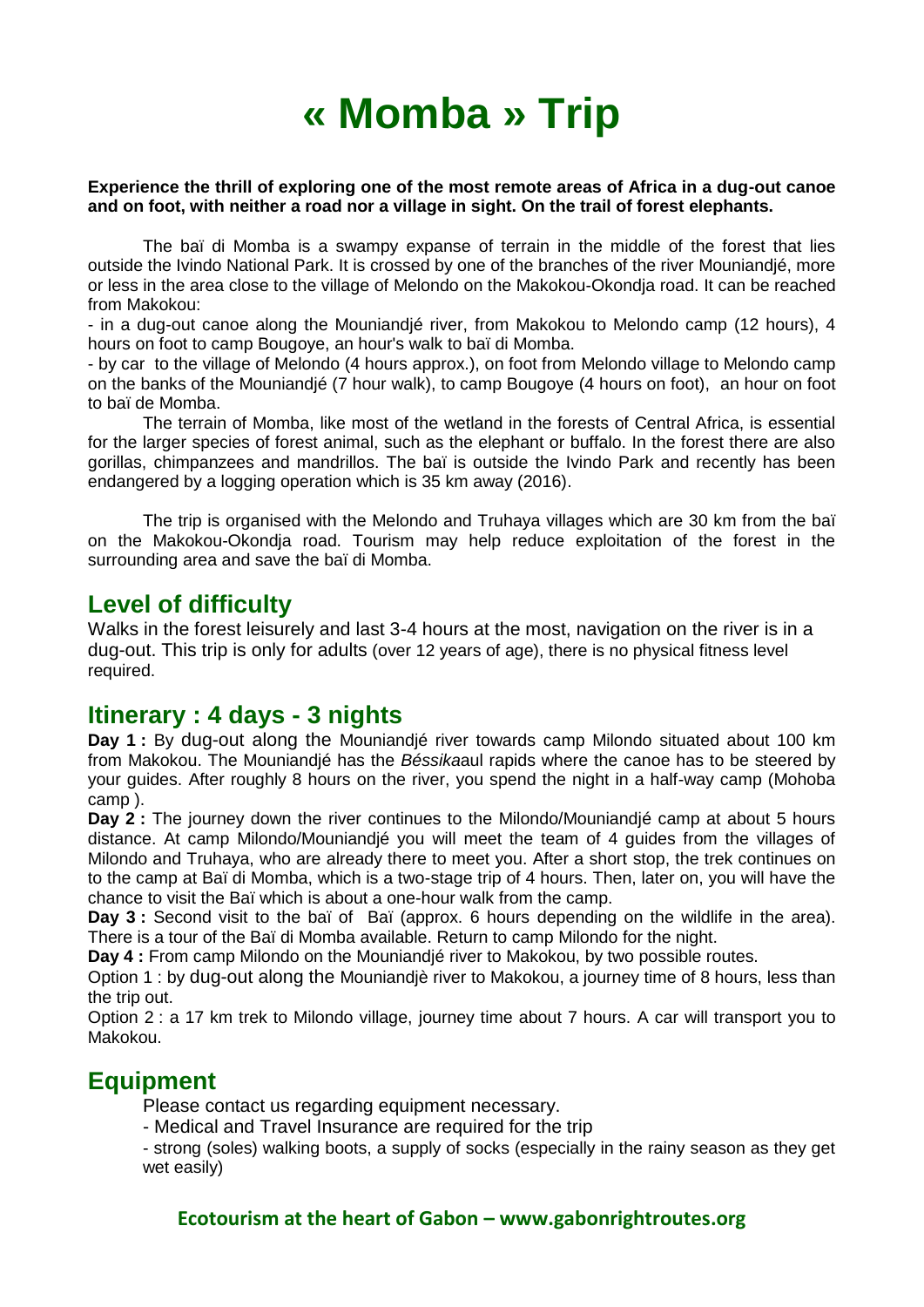- light-weight long trousers (easy to dry), long-sleeved shirts; avoid brightly coloured clothes (green, grey, beige and brown are best)

- swimming costume

- poncho or lightweight rain-jacket (especially in the rainy season, but also in the short dry season)

- light-weight sleeping bag

- light-weight tent (please, contact us for advice)

- small capacity backpack (30-40 litre), plus a 60 litre backpack for food and extra luggage, carried by the guides

- sun cream
- insect repellent
- torch
- anti-malaria pills

#### **Prices**

| Number of people * | <b>Price/person</b> |
|--------------------|---------------------|
| 1 person           | 550.000 Fcfa        |
| 2 people           | 450.000 Fcfa        |
| 3 people or more * | 350.000 Fcfa        |

\* Maximum number of 8 people per group, in two dug-outs. Larger groups must be arranged separately.

**The prices do not include extras (beverages and drinks other than water), the overnight stays and meals in Makokou. Travellers should allow at least 25.000 Fcfa/person per night for overnight stays and meals in Makokou.**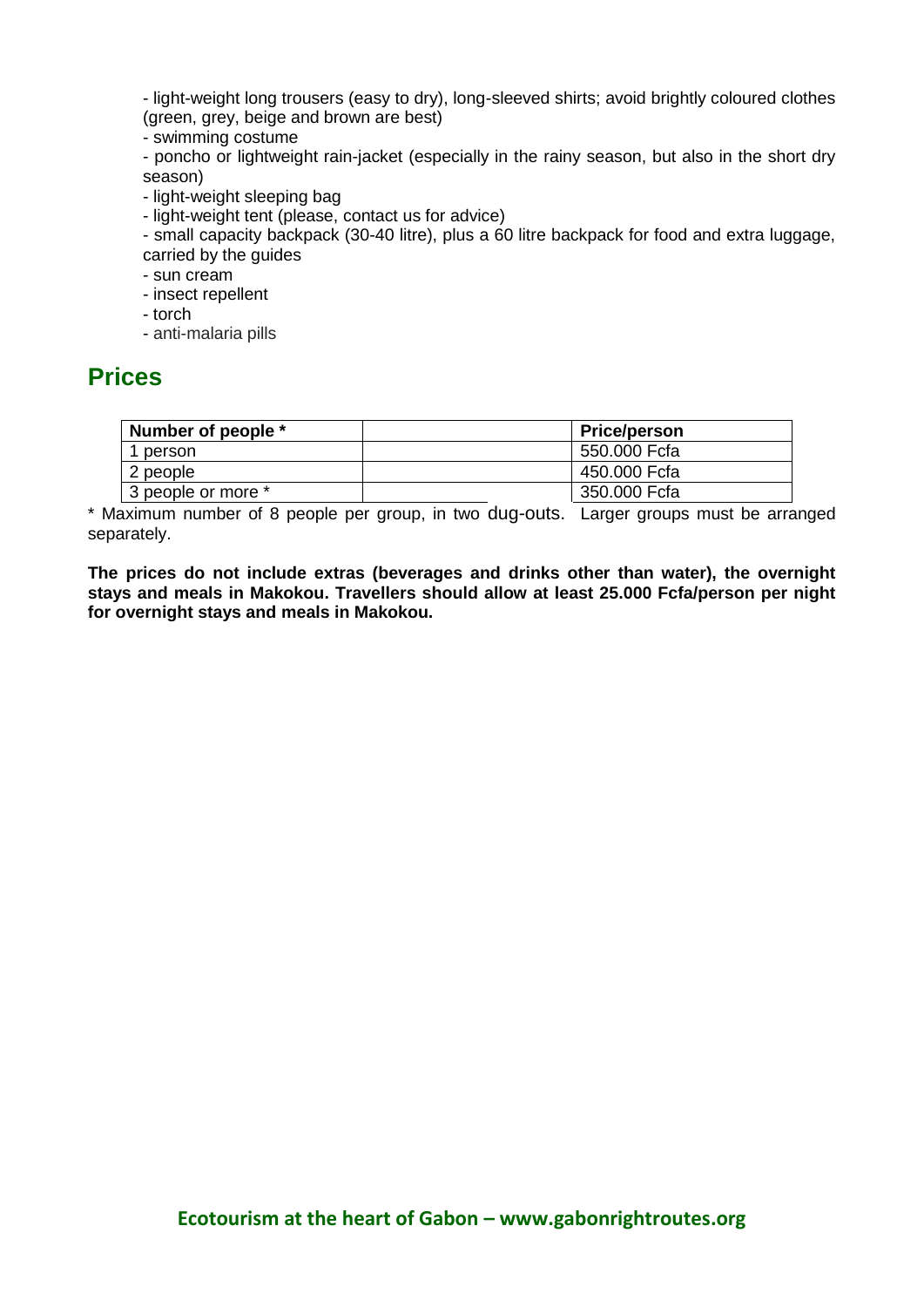# **« Kongou » and « Baï Momba» Trip**

**Spending seven days in a forest means you get to know it well and tune in to its fascination and wonder. Your guides are ex-poachers who have "turned their hand" to protecting the wildlife through tourism.** 

The Ivindo – Kongou and Momba Bai trips can be combined in one trip called « Kongou-Momba » which lasts 7 days and has an overnight stop in Makokou.

## **Level of difficulty**

Only for adults (> 12 years old), there is no physical fitness level required.

## **Equipment**

Please contact us regarding equipment necessary.

- Medical and Travel Insurance are required for the trip

- strong (soles) walking boots, a supply of socks (especially in the rainy season as they get wet easily)

- light-weight long trousers (easy to dry), long-sleeved shirts; avoid brightly coloured clothes (green, grey, beige and brown are best)

- swimming costume

- poncho or lightweight rain-jacket (especially in the rainy season, but also in the short dry season)

- light-weight sleeping bag

- light-weight tent (please, contact us for advice)

- small capacity backpack (30-40 litre), plus a 60 litre backpack for food and extra luggage, carried by the guides

- sun cream
- insect repellent
- torch
- anti-malaria pills

## **Prices**

| Number of people * | <b>Price/person</b> |
|--------------------|---------------------|
| person             | 700.000 Fcfa        |
| 2 people           | 600.000 Fcfa        |
| 3 people or more * | 500.000 Fcfa        |

\* Group of 6 people maximum. For more than 6 people, bookings must be arranged separately.

**The prices do not include extras (beverages and drinks other than water), the overnight stays and meals in Makokou. Travellers should allow at least 25.000 Fcfa/person per night for overnight stays and meals in Makokou. The admission charges for the National Park are not included: 5.000 Fcfa/person/day (first part: Kongou falls).**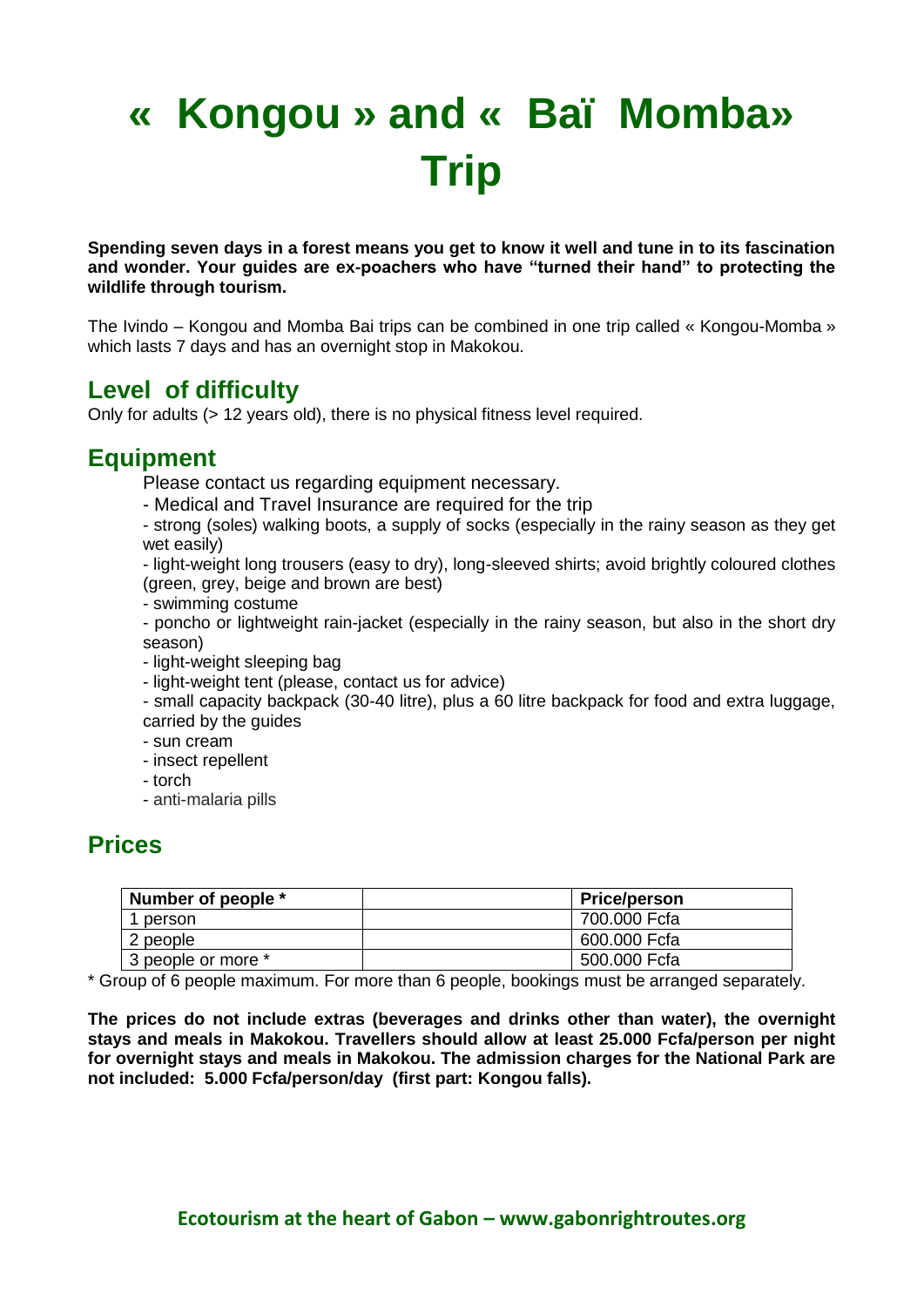# **« Langouè» Trip**

**To do this trip you must be in good shape, physically speaking. It's a great opportunity to cross the Ivindo Park from the North to the South by dug-out and on foot in 9 days. You pass through forests that had been unexplored by Western ecologists until 2000 and which are still practically unknown.** 

This trip is a chance to make a North-South crossing of the Ivindo Park by dug-out and on foot, trekking for a number of days. You will cross remote parts of the Park far away from roads and villages and will see the Djidji river and the baï di Langouè, unknown to Western eyes until 2000. The descent along the river Djidji by dug-out and the trek across the forest is like being in a time machine and takes you back to the Central Africa of centuries ago. The climb up Mont Kingue provides an aerial view of the equatorial forest that is unequalled. On the Djidji river there are otters and other animals; in the forest, chimpanzees, gorillas, elephants and mandrillos. In the Baï di Langoué there are certain times of the year when elephants, buffaloes and gorillas can be observed in complete safety. If the river is flowing, you will descend the Djidji in a dug-out and if not, on foot.

#### **Level of difficulty**

You must be very fit. Children under 14 cannot come on this trip. The trip entails slow treks of 7-9 hours a day. Crossing of Mont Kingue (600-700 m above sea level). In the rainy season, the walk can be more strenuous because of flooded zones.

#### **Itinerary : 9 days - 8 nights**

Day 1 : transfer to Makokou- Kongou Falls (3 hours by boat), excursion to the canyon (3 hours on foot), overnight stay in camp Kongou ;

Day 2 : Excursion to the waterfalls « Bouilla N'a Ngondé », (4 hours on foot), return to camp and preparation of bags, overnight stay in camp Kongou ;

Day 3 : Crossing in a dug-out via the left side of the Kongou falls to reach Menamatchema (15 minutes by canoe), set off on foot towards the Djidji river, (7 hours), bivouac in the forest at halfway camp Lassandja;

Day 4 : continuation of the walk to camp Djidji (6 hours), bivouac in the forest on the banks of the Djidji river ;

Day 5 : descent of the river Diidii in a dug-out (if the water is deep enough) (5 hours), otherwise on foot and bivouac in the forest;

Day 6 : set off towards Langoué on foot, cross mount Kingué (6-7 hours), bivouac in the forest;

Day 7 : continue towards Langoué (6 hours), visit to the baï di Langoue, overnight stay in camp Langoué

Day 8 : second visit to the baï di Langoué, overnight stay in camp Langoué or the observation tower to see the wildlife;

Day 9: departure on a quad bike headed for camp Dilo. From camp Dilo, by canoe to Boué station, or once again by quad bike to Ivindo station. Return to Libeville by train.

There is the possibility to stay an extra day at Langoué, making the trip 10 days and 9 nights.

## **Equipment**

Please contact us regarding equipment necessary.

- Medical and Travel Insurance are required for the trip

- strong (soles) walking boots, a supply of socks (especially in the rainy season as they get wet easily)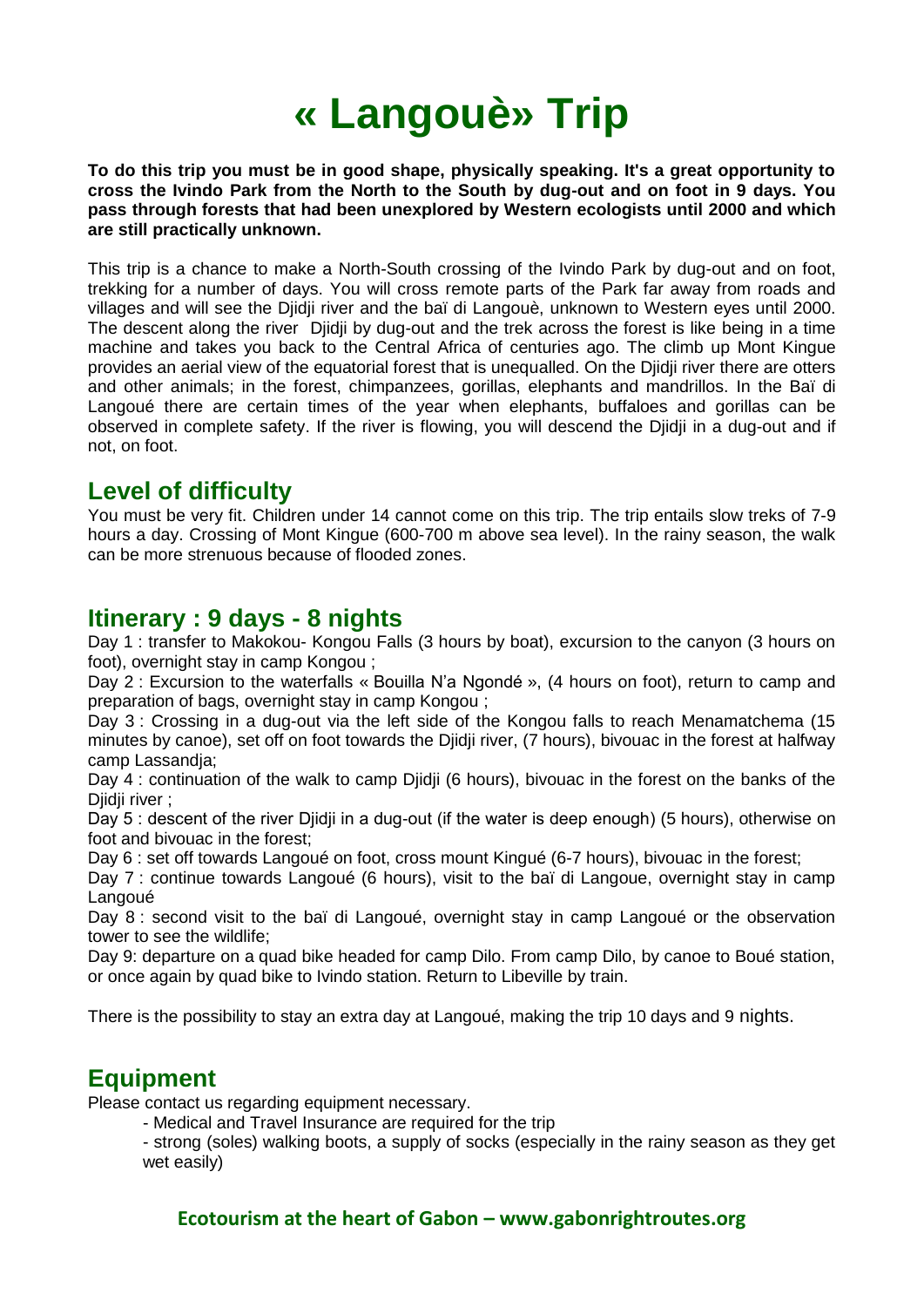- light-weight long trousers (easy to dry), long-sleeved shirts; avoid brightly coloured clothes (green, grey, beige and brown are best)

- swimming costume

- poncho or lightweight rain-jacket (especially in the rainy season, but also in the short dry season)

- light-weight sleeping bag

- light-weight tent (please, contact us for advice)

- small capacity backpack (30-40 litre), plus a 60 litre backpack for food and extra luggage, carried by the guides

- sun cream
- insect repellent
- torch
- anti-malaria pills

#### **Prices**

| Number of people * | <b>Price/person</b> |
|--------------------|---------------------|
| person             | 800.000 Fcfa        |
| 2 people           | 650.000 Fcfa        |
| 3 people           | 550.000 Fcfa        |
| 4 people or more*  | 450.000 Fcfa        |

\* Group of 6 people maximum. For more than 6 people, bookings must be arranged separately.

**The prices do not include extras (beverages and drinks other than water), the overnight stays and meals in Makokou and the train for Libreville. Travellers should allow at least 25.000 Fcfa/person per night for overnight stays and meals in Makokou. The admission charges for the National Park are not included: 5.000 Fcfa/person/day. During the trek from Kongou to Langouè, natural spring water is provided.** 

# **Customised Trips**

We organise other types of trip upon request. Trips can be varied in itinerary or length and longer stays in the forest can be planned. The practically unexplored zones of the forest can be visited by agreement with the Ivindo Park.